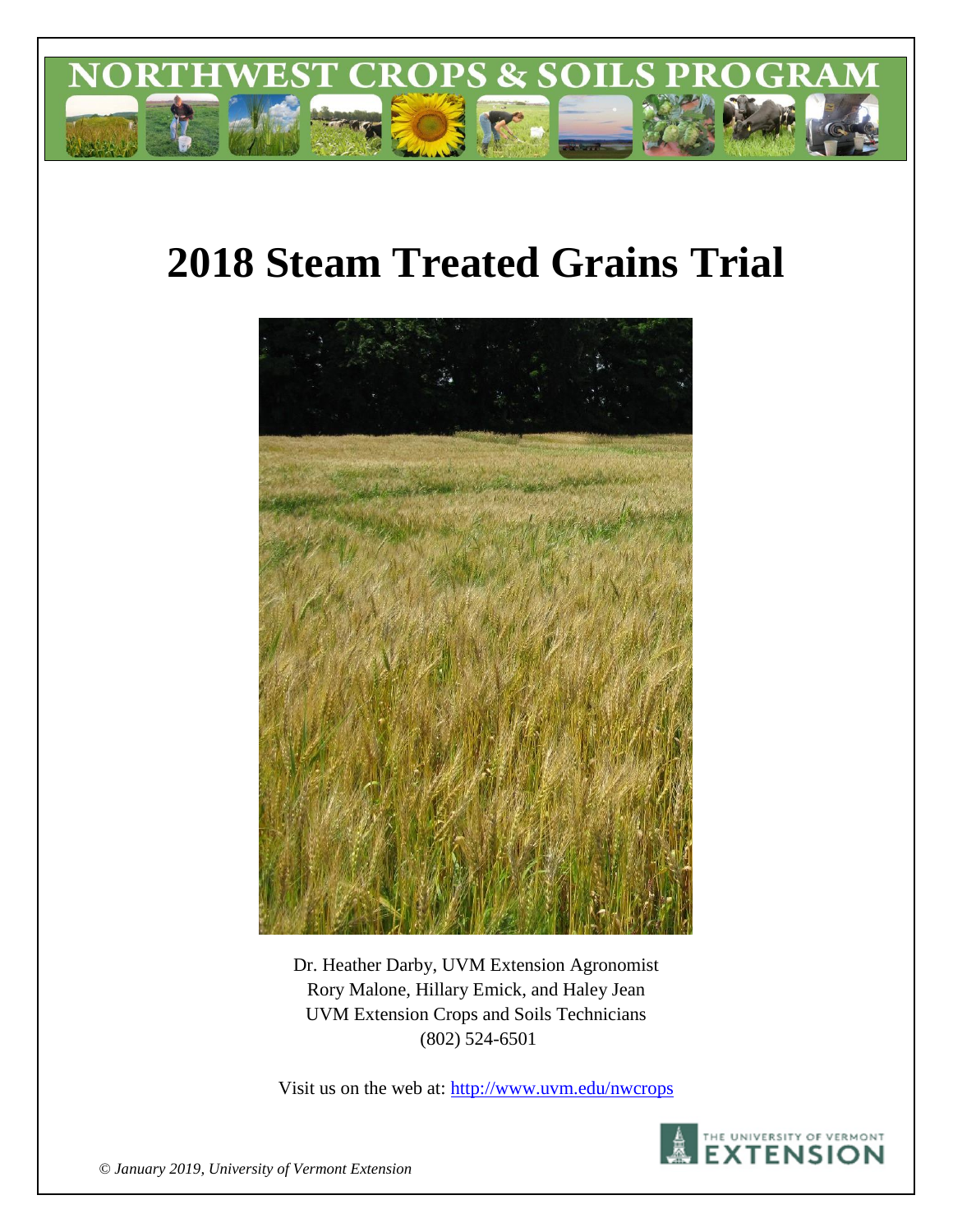### **2018 STEAM TREATED GRAINS TRIAL Dr. Heather Darby, University of Vermont Extension heather.darby[at]uvm.edu**

Locally grown grains, such as wheat and barley, are in high demand in the Northeast for both livestock feed and human consumption. One major challenge that grain growers encounter is infection by fungal diseases, such as loose smut and the infection of *Fusarium* head blight (FHB). Loose smut appear on grains as "smutted grain heads", which are filled with spores that appear black or brown. The spore masses replace the grain heads, so that fewer or no viable kernals are left for harvest. Smutted heads are caused by the fungal pathogen genus *Ustilago*. *Ustilago nuda* commonly infects barley, while *Ustilago tritici* infects wheat. Uncontrolled blights of loose smut not only reduce yield and grain quality, but have the potential to wipe out an entire grain crop. In the U.S., seed-borne pathogens are often managed with fungicides, which presents a challenge to organic systems, as organic farmers cannot use conventional fungicides in their practices, but still need successful methods of preventing pathogens that commonly infect grains. Alternatives to fungicides include organic seed amendments and aerated steam treatments. Aerated steam treatments have been used to disinfect contaminated grain to mitigate cereal seed-borne diseases and fungi. The University of Vermont Extension Northwest Crop and Soils (NWCS) Program conducted a trial consisting of steam treated and untreated Prosper spring wheat and Robust 6-row barley to evaluate the effect of steam treatment on grain health, yield, and quality.

## **MATERIALS AND METHODS**

The trial was conducted at Borderview Research Farm in Alburgh, VT. The experimental design was a randomized complete block with four replicates. The treatments were steam treated or non-steam treated wheat and barley seed. The seed lots had been identified as being high in loose smut. Seeds were treated at High Mowing Organic Seeds (Wolcott, VT) on 20-Mar. Approximately two pounds of seed of each grain were treated at 65℃ for 90 seconds in 1" deep trays. After treatment, the seeds were dried to their original moisture (<14% moisture) over a period of 1 hour in a dehydrator at 30℃ . Steam-treated and untreated Robust 6-row spring barley and Prosper hard red spring wheat were planted on 8-May at a seeding rate of 350 live seeds  $m<sup>2</sup>$  into plots that were 5' x 20' (Table 1).

|                                 | <b>Borderview Research Farm, Alburgh, VT</b> |
|---------------------------------|----------------------------------------------|
| Soil type                       | Benson rocky silt loam 8-15% slope           |
| Previous crop                   | Potatoes                                     |
| Tillage operations              | Disk and spike tooth harrow                  |
| Harvest area (ft.)              | 5 x 20                                       |
| Seeding rate (live seeds $m2$ ) | 350                                          |
| Replicates                      | 4                                            |
| Planting date                   | 8-May                                        |
| Barley harvest date             | $30$ -Jun                                    |
| Wheat harvest date              | $8-Aug$                                      |

| Table 1. Agronomic and trial information for the steam treated grains trial, 2018. |  |  |
|------------------------------------------------------------------------------------|--|--|
|------------------------------------------------------------------------------------|--|--|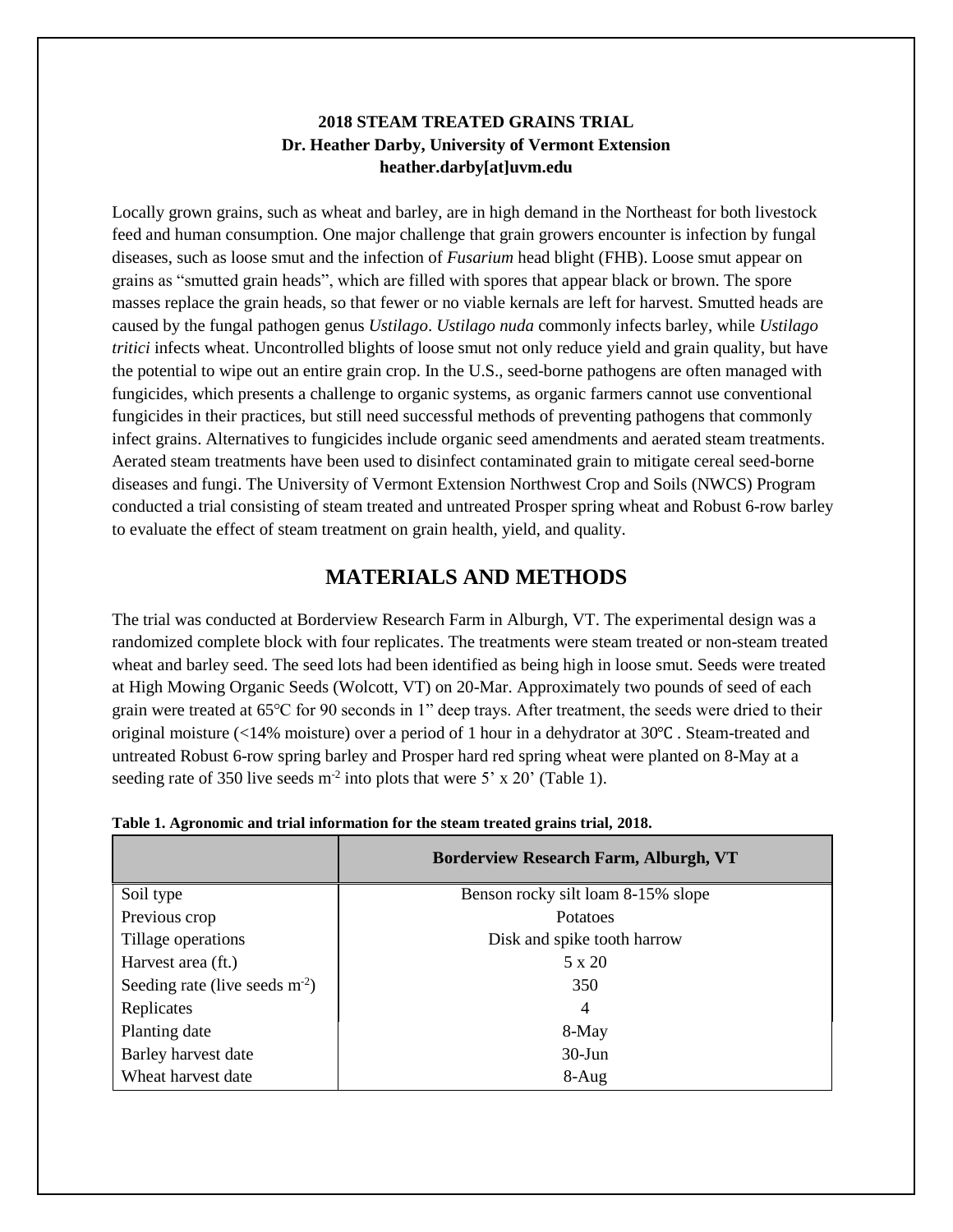Prosper is a moderately Fusarium head blight (FHB) resistant wheat variety. Robust is an FHB susceptible barley cultivar. On 18-May, at the 1-3 leaves growth stage, populations were recorded by taking plant counts in 1-foot lengths 3 times per plot. Vigor was ranked on a 0-5 scale where 0 was dead and 5 was vigorous. Heading dates were recorded when a plot was >50% headed. On 25-Jun, the plots were scouted for powdery mildew, loose smut, *Fusarium* head blight, and other signs of disease or insect damage. These observations were recorded on a 0-5 scale where 0 indicated no incidence of disease or damage, and 5 indicated severe incidence of disease or damage (75 to 100% of heads exhibited disease or damage).

The Robust barley was harvested on 30-Jun and the Prosper spring wheat was harvest on 8-Aug. Grains were harvested with an Almaco SPC50 plot combine. Following the harvest, seeds were cleaned with a small Clipper M2B cleaner (A.T. Ferrell, Bluffton, IN). Grain moisture, test weight, and yield were determined with a DICKEY-John M20P meter and pound scale. A subsample of approximately one pound was collected to determine quality, which was ground into flour with a Perten LM3100 Laboratory Mill, and analyzed for protein content, falling number, and deoxynivalenol (DON) levels. Crude protein (CP) content was analyzed using a Perten Inframatic 8600 Flour Analyzer, and falling numbers were determined (AACC Method 56-81B, AACC Intl., 2000) using a Perten FN 1500 Falling Number Machine. The falling number is related to the amount of sprout damage in the grain, and is measured by the time it takes in seconds for a stirrer to fall through a slurry of flour and water to the bottom of a test tube. A higher falling number, greater than 350, indicates low enzymatic activity and good quality. Falling numbers less than 200 indicate high enzymatic activity and poor quality. Grain samples were analyzed for deoxynivalenol (DON) using the Veratox DON 5/5 Quantitative test (NEOGEN Corp.), which has a detection range of 0.5 to 5 ppm. Samples with DON values greater than 1 ppm are considered unsuitable for human consumption.

Data were analyzed using a general linear model procedure of SAS (SAS Institute, 1999). Replications were treated as random effects, and treatments were treated as fixed. Mean comparisons were made using the Least Significant Difference (LSD) procedure where the F-test was considered significant, at p<0.10. Variations in genetics, soil, weather, and other growing conditions can result in variations in yield and quality. Statistical analysis makes it possible to determine whether a difference between treatments is significant or whether it is due to natural variations in the plant or field. At the bottom of each table, a LSD value is presented for each variable (i.e. yield). Least Significant Differences (LSDs) at the 0.10 level of significance are shown. This means that when the difference between two treatments within a column is equal to or greater to the LSD value for the column, there is a real difference between the

treatments 90% of the time. Treatments that were not significantly lower in performance than the highest value in a particular column are indicated with an asterisk. In the example to the right, treatment C was significantly different from treatment A, but not from treatment B. The difference between C and B is 1.5, which is less than the LSD value of 2.0 and so these treatments were not significantly different in yield. The difference between C and A is equal to 3.0,

| <b>Treatment</b> | Yield  |
|------------------|--------|
| $\mathsf{A}$     | 6.0    |
| B                | $7.5*$ |
| C                | 9.0    |
| LSD              | 2.0    |

which is greater than the LSD value of 2.0 indicating the yields of these treatments were significantly different from one another. The asterisk indicates that treatment B was not significantly lower than the top yielding treatment, indicated in bold.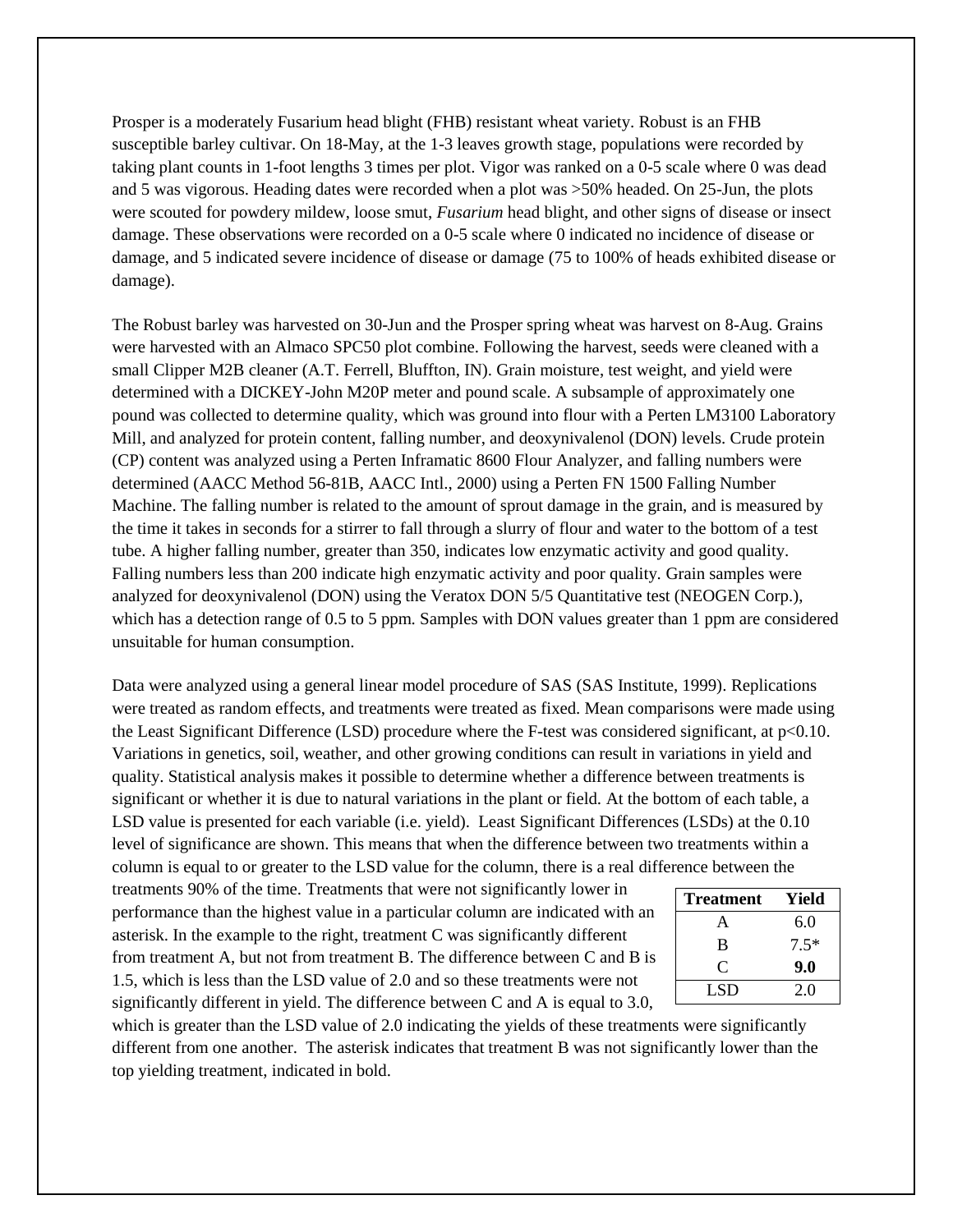## **RESULTS**

Seasonal precipitation and temperature were recorded at Borderview Research Farm in Alburgh, VT and are displayed in Table 2. Weather data were recorded with a Davis Instrument Vantage Pro2 weather station, equipped with a WeatherLink data logger. The season was hotter and dryer than normal, with above average temperatures Jul-Sep. 4395 growing degree days (GDDs) were accumulated May-August, 287 above the 30-year normal. During this time there were 4.13 inches less of precipitation than average.

| Alburgh, VT                         | <b>May</b> | June    | <b>July</b> | <b>August</b> |  |  |  |
|-------------------------------------|------------|---------|-------------|---------------|--|--|--|
| Average temperature $({}^{\circ}F)$ | 59.5       | 64.4    | 74.1        | 72.8          |  |  |  |
| Departure from normal               | 3.10       | $-1.38$ | 3.51        | 3.96          |  |  |  |
|                                     |            |         |             |               |  |  |  |
| Precipitation (inches)              | 1.9        | 3.7     | 2.4         | 3.0           |  |  |  |
| Departure from normal               | $-1.51$    | 0.05    | $-1.72$     | $-0.95$       |  |  |  |
|                                     |            |         |             |               |  |  |  |
| Growing Degree Days (base 32°F)     | 853        | 973     | 1305        | 1264          |  |  |  |
| Departure from normal               | 97         | $-42$   | 107         | 125           |  |  |  |

**Table 2. Temperature and precipitation summary for Alburgh, VT, 2018.**

Based on weather data from a Davis Instruments Vantage Pro2 with WeatherLink data logger. Historical averages are for 30 years of NOAA data (1981-2010) from Burlington, VT.

#### *Prosper Spring Wheat*

The average heading date for steam treated spring wheat was 2-Jul, while the heading dates for the untreated spring wheat were 23-Jun and 24-Jun. Populations were measured and plants were scouted for signs of disease and insects prior to harvest. No leaf rust, striped rust, glume spots, FHB, or physiological spotting were observed. Scouting data for loose smut, downy mildew, leaf spots symptomatic of unidentified foliar diseases, cereal leaf beetle (CLB), thrips, mites, and vigor are displayed in Table 3.

| Table 3. Impact of steam treatment on plant population and pests for Prosper spring wheat, Alburgh, VT, 2018. |  |  |  |  |  |  |
|---------------------------------------------------------------------------------------------------------------|--|--|--|--|--|--|
|---------------------------------------------------------------------------------------------------------------|--|--|--|--|--|--|

|            | Population | Loose     | Mildew    | Leaf      | Cereal Leaf   | <b>Thrips</b> | <b>Mites</b> | Vigor      |
|------------|------------|-----------|-----------|-----------|---------------|---------------|--------------|------------|
|            |            | Smut      |           | spots     | <b>Beetle</b> |               |              |            |
| Treatment  | $m^{-2}$   | $0 - 5 +$ | $0 - 5 +$ | $0 - 5 +$ | $0 - 5 +$     | $0 - 5 +$     | $0 - 5 +$    | $0 - 5\pm$ |
| Steam      | 288        | 0.00      | 0.75      | 0.25      | 0.25          | 1.00          | 1.00         | 4.75       |
| None       | 306        | 1.00      | 0.25      | 0.25      | 0.00          | 1.00          | 1.00         | 4.50       |
| LSD(0.10)  | <b>NS</b>  | $\Omega$  | <b>NS</b> | <b>NS</b> | <b>NS</b>     | NS            | NS           | <b>NS</b>  |
| Trial mean | 297        | 0.50      | 0.50      | 0.25      | 0.125         | 1.00          | 1.00         | 4.63       |

†The 0-5 scale indicates the severity of disease or pest damage where 0 is no incidence and 5 is severe with 75 to 100% of plants exhibiting signs of disease or damage.

‡The 0-5 scale indicates vigor where 0 is dead and 5 is vigorous.

LSD – Least significant difference.

NS – No significant difference in severity between treatments.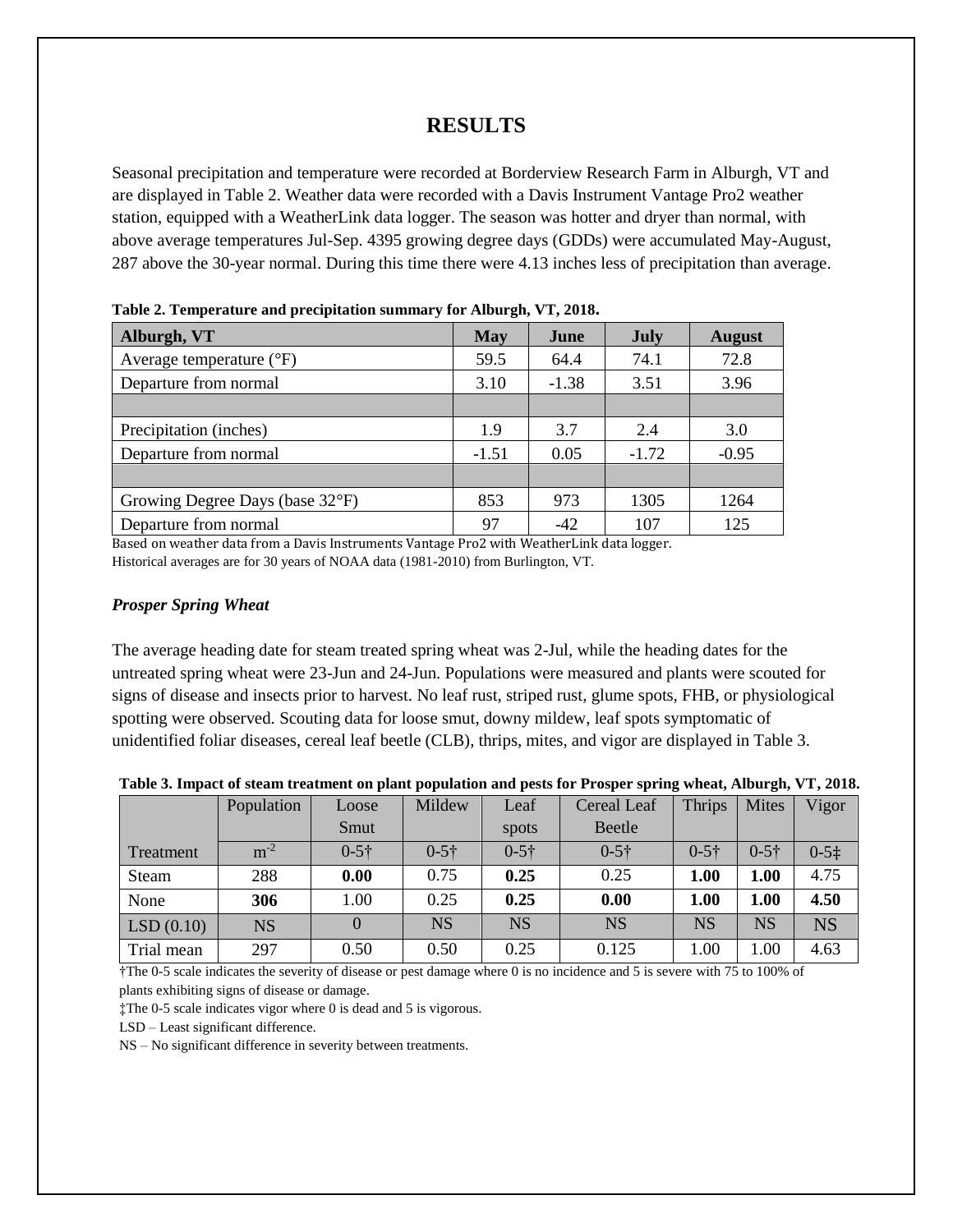For the spring wheat populations, vigor, and insect populations displayed in Table 3, there were no significant differences between the steam-treated and untreated seeds, while loose smut was significantly greater in the plots with non-steam treated seeds.

Grain moisture, yield, and test weight were measured at harvest (Table 4). Grain moisture at harvest are preferred to be below 14% moisture for optimal grain storage. Yield is presented at 13.5% moisture. There were no significant differences between the treatments for harvest moisture or yield at 13.5% moisture, but the average test weight for non-steam treated seeds was significantly higher (57.4 lbs bu<sup>-1</sup>). Test weight is determined by weighing a known volume of grain, and measures grain density. The higher the test weight, the greater the quality of the grain.

For grain quality (Table 5), the only significant differences were for crude protein (CP) at 12% moisture, where the non-steam treated plants had higher percentage of crude protein (17.6%) than the steam treated plots (15.4%). Prosper spring wheat had similar falling numbers for both treatments (342, 339), and values for DON were identical at 0.2 ppm.

| Treatment  | Harvest moisture<br>$\%$ | Yield at 13.5% moisture<br>$1b$ s ac <sup>-1</sup> | Test weight<br>$lbs$ bu <sup>-1</sup> |
|------------|--------------------------|----------------------------------------------------|---------------------------------------|
| Steam      | 19.2                     | 2228                                               | 53.8                                  |
| None       | 19.6                     | 1996                                               | 57.4                                  |
| LSD(0.10)  | <b>NS</b>                | <b>NS</b>                                          | 2.7                                   |
| Trial mean | 19.4                     | 2112                                               | 55.6                                  |

| Table 4. Harvest measurements for Prosper spring wheat, Alburgh, VT, 2018. |  |  |  |  |
|----------------------------------------------------------------------------|--|--|--|--|
|----------------------------------------------------------------------------|--|--|--|--|

Top performer treatments are shown in **bold**.

LSD – Least significant difference.

NS – No significant difference between treatments.

|  |  |  | Table 5. Grain quality for Prosper spring wheat, Alburgh, VT, 2018. |
|--|--|--|---------------------------------------------------------------------|
|--|--|--|---------------------------------------------------------------------|

|            | Crude protein at 12% moisture | Falling number | <b>DON</b> |
|------------|-------------------------------|----------------|------------|
| Treatment  | $\%$                          | seconds        | ppm        |
| Steam      | 15.4                          | 342            | 0.2        |
| None       | 17.6                          | 339            | 0.2        |
| LSD(0.10)  | 1.51                          | <b>NS</b>      | <b>NS</b>  |
| Trial mean | 16.5                          | 340            | 0.2        |

Top performer treatments are shown in **bold**.

LSD – Least significant difference.

NS – No significant difference between treatments.

#### *Robust Spring Barley*

Spring barley heading dates were 23-Jun and 24-Jun for both steam treated and untreated barley. Spring barley populations were measured and plants were scouted for signs of disease and insects prior to harvest. No leaf rust, striped rust, glume spots, FHB, or physiological spotting were observed. Scouting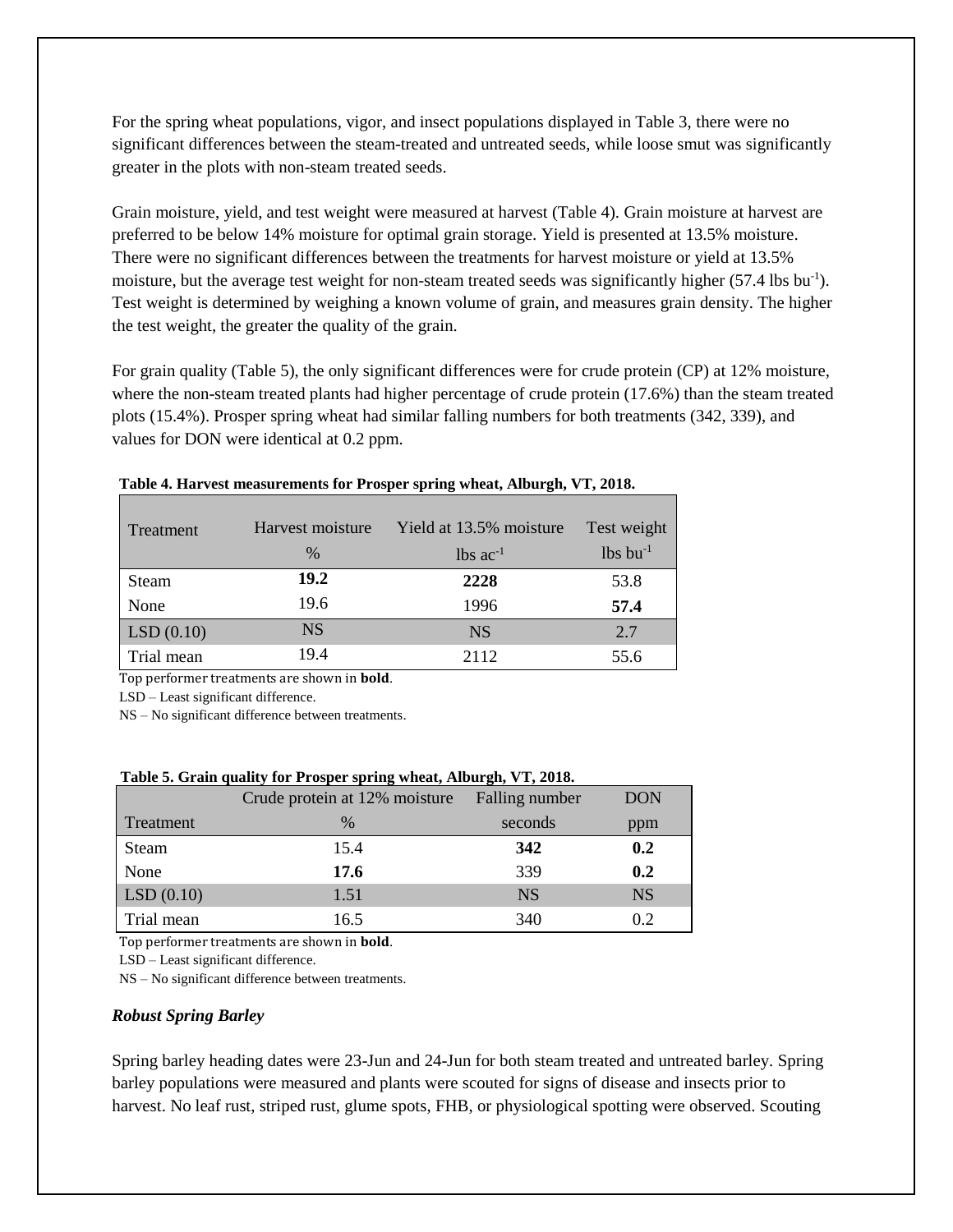data for loose smut, downy mildew, leaf spots, cereal leaf beetles, thrips, mites, and vigor are displayed in Table 6. The steam treatment had significantly higher vigor rankings (4.88) and populations per square meter (366).

|            | Population | Loose     | Downy     | Leaf      | Cereal Leaf | <b>Thrips</b> | <b>Mites</b> | Vigor    |
|------------|------------|-----------|-----------|-----------|-------------|---------------|--------------|----------|
|            |            | Smut      | Mildew    | spots     | Beetle      |               |              |          |
| Treatment  | $m^{-2}$   | $0 - 5 +$ | $0 - 5 +$ | $0 - 5 +$ | $0 - 5 +$   | $0 - 5 +$     | $0 - 5 +$    | $0 - 51$ |
| Steam      | 366        | 1.00      | 1.00      | 0.50      | 0.50        | 1.00          | 1.00         | 4.88     |
| None       | 270        | 1.00      | 1.25      | 0.50      | 0.25        | 1.00          | 1.00         | 4.50     |
| LSD(0.10)  | 91.3       | <b>NS</b> | <b>NS</b> | <b>NS</b> | <b>NS</b>   | <b>NS</b>     | <b>NS</b>    | 0.271    |
| Trial mean | 319        |           | 1.13      | 0.5       | 0.375       |               |              | 4.69     |

#### **Table 6. Scouting data for Robust spring barley, Alburgh, VT, 2018.**

† The 0-5 scale indicates the severity of disease or pest damage where 0 is no incidence and 5 is severe with 75 to 100% of plants exhibiting signs of disease or damage.

‡The 0-5 scale indicates vigor where 0 is dead and 5 is vigorous.

LSD – Least significant difference.

NS – No significant difference in severity between treatments.

#### **Table 7. Harvest measurements of Robust spring barley, Alburgh, VT, 2018.**

|            | Harvest moisture | Yield at 13.5 % moisture | Test weight            |
|------------|------------------|--------------------------|------------------------|
| Treatment  | $\%$             | $lbs$ ac <sup>-1</sup>   | $lbs$ bu <sup>-1</sup> |
| Steam      | 17.3             | 1679                     | 44.7                   |
| None       | 16.9             | 1956                     | 46                     |
| LSD(0.10)  | <b>NS</b>        | <b>NS</b>                | <b>NS</b>              |
| Trial mean | 17 1             | 1818                     | 45.4                   |

Top performer treatments are shown in **bold**.

LSD – Least significant difference.

NS – No significant difference between treatments.

#### **Table 8. Grain quality for Robust spring barley, Alburgh, VT, 2018.**

|            | Crude protein at 12%<br>moisture | Falling number | <b>DON</b> |
|------------|----------------------------------|----------------|------------|
| Treatment  | $\%$                             | seconds        | ppm        |
| Steam      | <b>12.0</b>                      | 380            | 0.225      |
| None       | 11.5                             | 401            | 0.025      |
| LSD(0.10)  | <b>NS</b>                        | <b>NS</b>      | 0.155      |
| Trial mean | 11.75                            | 391            | 0.125      |

Top performer treatments are shown in **bold**.

LSD – Least significant difference.

NS – No significant difference between treatments.

Insect and disease presence did not greatly differ by treatment, nor did yield, harvest moisture, or test weight. The spring barley treatments did not differ in quality either (Table 8). The DON concentrations were significantly higher for the steam-treated plants, at 0.225 ppm, in comparison to the untreated DON concentration of 0.025 ppm.